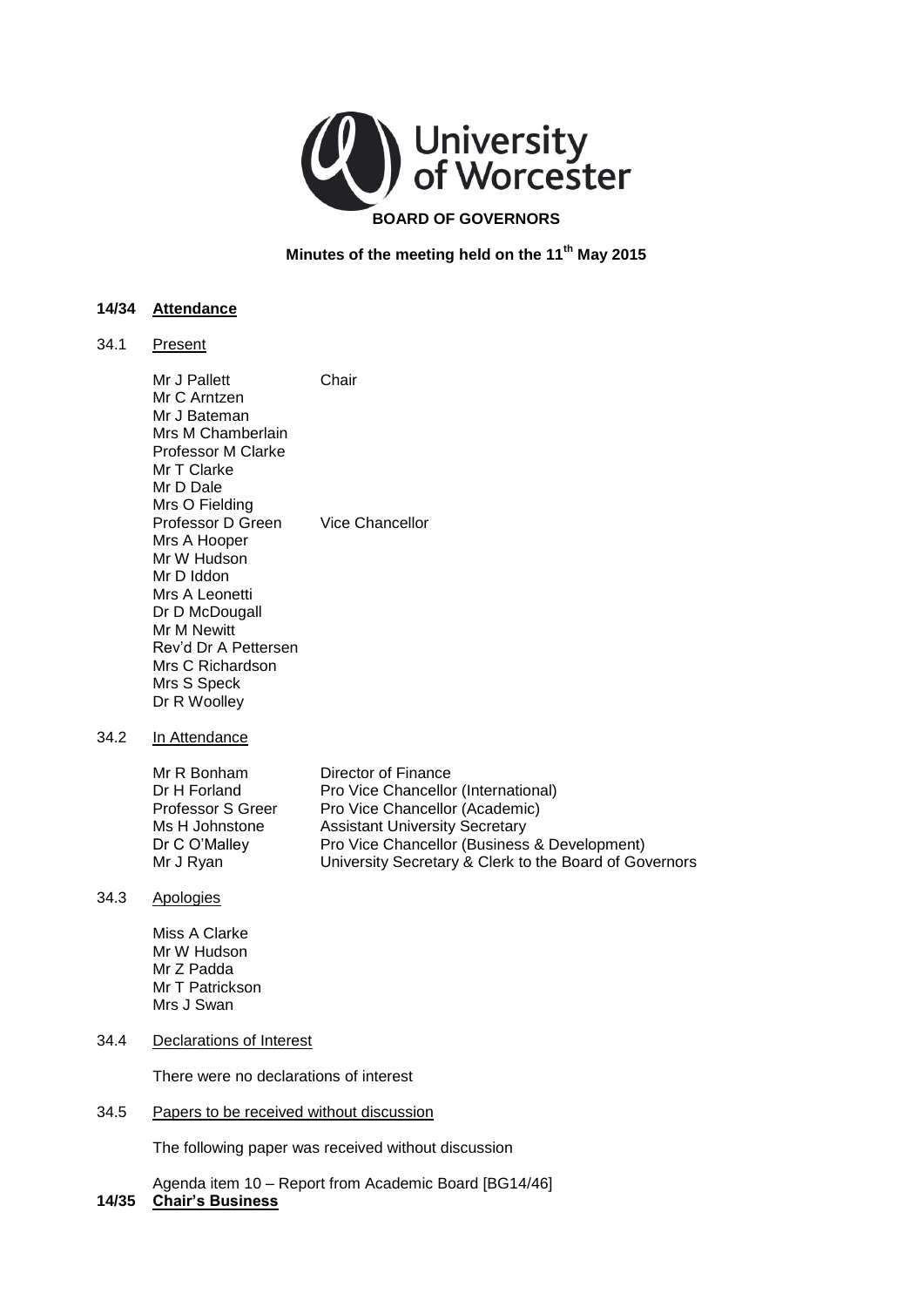35.1 The Chair welcomed Mr Lewis Arnold to his first meeting of the Board. It was noted that Lewis was Vice President Elect: Education and would be taking over the post currently held by Mr Tom Clarke. The Board also noted that it was Mr Clarke's last meeting of the Board and members thanked him for his work as Vice President and wished him well for the future.

## **14/36 Minutes**

- 36.1 The open minutes of the meeting  $[BG14/38]$  held on the  $9<sup>th</sup>$  February were confirmed as a correct record.
- 36.2 The confidential minutes of the meeting [BG14/39] held on the  $9<sup>th</sup>$  February were confirmed as a correct record.
- 36.3 There were no matters arising not covered elsewhere on the agenda.

# **14/37 Vice Chancellor's Business**

The Vice Chancellor provided a briefing to the Board on the University's current position and the impact of the outcome of the General Election.

- 37.1 The University continues to do well on student retention and achievement. The attrition rates for nurses and midwives currently studying at the University are at their best level ever and buck the high dropout rate nationally.
- 37.2 The University's excellent achievement in the REF has translated to funding of £900k, the second highest percentage increase in the country. The University will also be receiving a grant from HEFCE of £750k from the HEIF (Innovation Fund). This grant has been reinstated after being withdrawn by the government as part of the 2011-12 cuts. The University is one of only a few to have their grant reinstated due to the organisation's continued work in this area despite the withdrawal of funding.
- 37.3 The University has invested in a range of initiatives to improve student recruitment including an improved website, the appointment of graduate ambassadors and improving turnaround of offers. Applications are up on the last two years and the focus is now on the number of firm acceptances of offers made. To date this stands at 1783 compared to 1441 at the same point in 2014 and it is anticipated this will rise to circa 3000 by the end of the cycle.
- 37.4 There had been little course development in the last couple of years which may have impacted on student recruitment. This is now being addressed with a range of new courses being developed including with partner organisations. The Learning Institute in the South West wish to increase their course offer with the University and Hereford and Ludlow College have raised the possibility of setting up an HE Centre in Hereford on which the University will lead. The University is also benefitting from a better relationship with the new leadership of Birmingham Metropolitan College.
- 37.5 It was noted that applicants are now applying for University accommodation and the University is confident that it can source sufficient accommodation for the first year demand. Worcester City Council has introduced additional requirements for HMO (Houses of Multiple Occupancy) and landlords are therefore rushing to make changes etc before the new rules come into place. This in turn means that there should be a surfeit of properties available for the University to rent for first year students joining through clearing. Members noted that the University had paused the construction of student accommodation and this project needed to be restarted. The increase in student numbers would not only impact on student residential accommodation but on other areas of the University estate including teaching space, specialist academic facilities and staff office space.
- 37.6 The Board had previously raised concern at the University's NSS results which placed it just below the national average in terms of completions. The University, along with the Students' Union, has made a concerted effort to encourage students to complete the survey and completions have risen to 75%, with some courses achieving 80% and above. It is hoped that with the improved completion rate the University's overall results will be improved. The Vice Chancellor thanked the Vice President Education for his and the StARs' work on the initiative.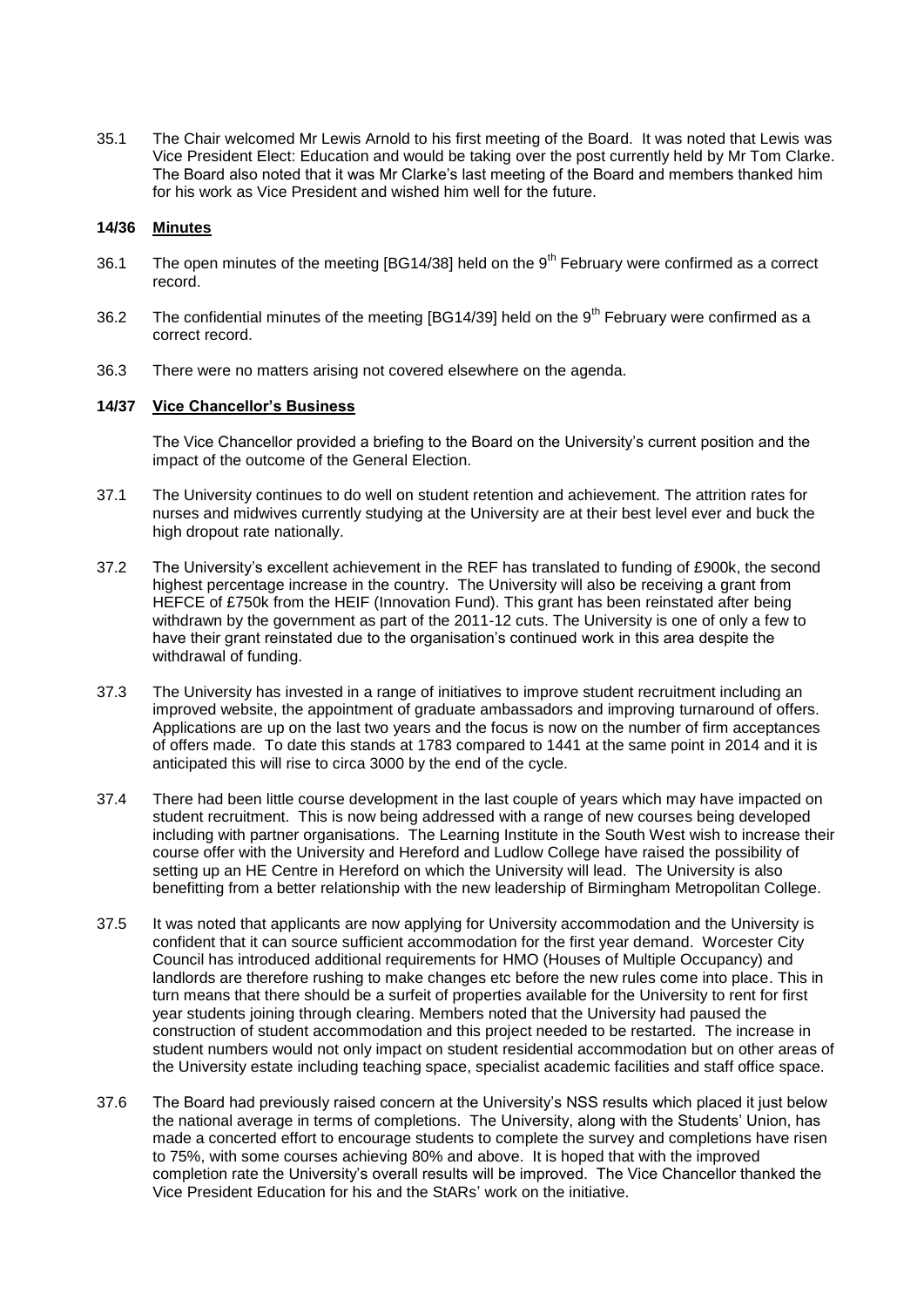- 37.7 A new Director of International Recruitment has been appointed to work with the Pro Vice Chancellor (International) and a new Pro Vice Chancellor (Students) has been appointed who will join the University on the 1<sup>st</sup> August. The advertisements for the new Clerk to the Board of Governors and a Director of Communications have been placed. The post of University Secretary will be advertised in due course.
- 37.8 The Vice Chancellor commented that the manifesto commitments of the new elected Conservative Party were potentially favourable to the University. The manifesto included commitments to teacher training, mental health, funding for masters students, work-based learning and degree apprenticeships. There was however no reference, positive or negative, to the training of nurses. The manifesto included a commitment to a referendum of the European Union and it is important for the University that the outcome is a decision to remain in the EU due to the benefits of recruiting students and to research.
- 37.9 The University has recently been audited by UKVI on its visa arrangements and the outcome of the visit is awaited. However, oral feedback at the end of the visit indicated that the audit went well.
- 37.10 The University's officers will now start work on drawing up a new Strategic Plan and this will include discussions at the Board as well as with a range of partner organisations, staff and students. The new Strategic Plan will be a major topic of discussion at upcoming Board meetings including at an extraordinary meeting of the Board in September.
- 37.11 The Board received the report.

## **14/38 Report of Audit Committee [BG14/41]**

- 38.1 The University Secretary presented the report of the Committee. In particular he drew attention to the internal audit report on the Students' Union which had been given an amber/red level of assurance. It was noted that the Committee had discussed the outcomes of the internal audit report with the Chief Executive of the Students' Union and recognised that some of the issues arose from the small size of the organisation. The University has offered to provide administrative assistance.
- 38.2 It was noted that the Committee had also received a financial benchmarking report which would be used as background information for the Strategic Plan discussions. Members recognised that whilst the report provided a range of information benchmarking was not an exact science and it was important to understand the information behind the benchmarks in order to ascertain their relevance.
- 38.3 The Board also noted that the interviews had recently been held with companies tendering for the internal audit provision and a decision would be announced in due course.
- 38.4 The Board received the report.

#### **14/39 Report of Finance & Development Committee [BG14/42]**

- 39.1 Mrs Leonetti presented the report of the Committee much of which had been covered under Vice Chancellor's Business.
- 39.2 Members noted that detail of the Director of Finance's report which forecast that the University would achieve its budgeted surplus of £3.3m and that this may increase to £3.8m. The Board also noted the improved position on student debt.
- 39.3 The Board also noted that the budget for 2015/16 was being drawn up and currently it was anticipated that a surplus of £3.1m would be forecast.
- 39.4 The Board received the report.
- **14/40 Report of Personnel Committee [BG14/44]**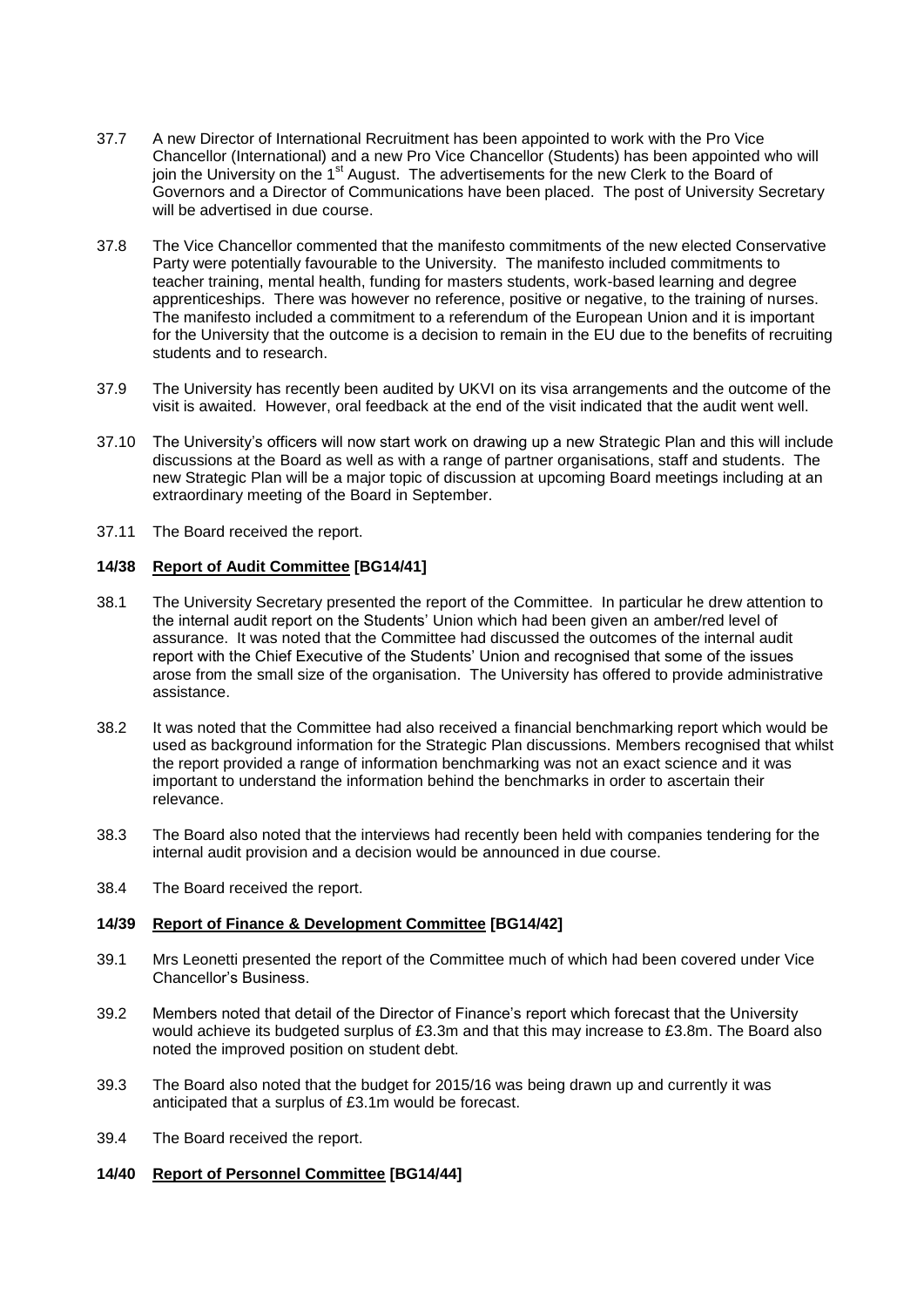- 40.1 The Chair of the Committee presented the report of the Committee.
- 40.2 Members noted that the national pay negotiations were ongoing and it was anticipated that an award of 1-2% would be made with the majority of institutions favouring 1%. The Committee had noted that 46% of university staff would receive an incremental rise during the financial year.
- 40.3 The Committee also reported that a number of policies and procedures relating to staff disciplinary, improving performance and grievance had been reviewed and the drafts were being reviewed by ACAS before being submitted to the University Executive and Personnel Committee for approval.
- 40.4 The Board noted that Mrs Richardson was the Board's new representative on the University's Diversity & Equality Committee.

#### **14/41 Report of Nominations Committee**

- 41.1 Mr Bateman advised the Board that as a result of the recent advertisement for independent governors 15 applications had been received. Of these 4 had been interviewed and the Committee recommended that the Board appoint Mrs Diana Gant. Mrs Gant lived in St John's, was a retired Head Teacher and had previously served for 9 years on the Board of Governors of York St John University.
- 41.2 The Board noted that as of the 1<sup>st</sup> August Mr Iddon, Rev'd Dr Pettersen and Mrs Richardson would move from being co-opted governors to being independent governors and with the appointment of Mrs Gant all the independent governor positions would be full. However, members were encouraged to identify to the Clerk to the Board any potential candidates for governorship, particularly those with current business experience.
- 41.3 The Board approved the appointment of Mrs Gant and received the report.

## **14/42 Report of Academic Board [BG14/46]**

42.1 The report was received without discussion.

#### **14/43 Access Agreement [BG14/47]**

- 43.1 At the request of the Vice Chair the report was unstarred.
- 43.2 The University Secretary reported that in 2016/17 the University's Access Agreement commits it to spend 18% of its additional fee income on additional access and retention measures.
- 43.3 The University has an excellent reputation for widening participation but this is not reflected in the HEFCE performance indicators. The area that is most challenging for the University is recruitment from low participation neighbourhood as there are very few within the University's immediate catchment area. However, the University exceeds its benchmark for recruiting from low income backgrounds. The University has argued that its holistic approach to widening participation and access should be better reflected and work on how this might be evaluated is underway. It was noted that OFFA had recognised the issue and the University's Director of Access and Inclusion was a member of a national working group looking at how HEIs address this matter.
- 43.4 It was noted that the University recruits a significant number of students with BTEC qualifications but 25% leave without a qualification. The University is exploring why this is so that it can put appropriate support for these students in place which will include creating a Maths Advice Centre to assist students with numeracy. It was further noted that nationally the performance of BTEC students is lower than average.
- 43.5 The Board acknowledged the University's officers' view that the University was on the front foot in terms of access and retention and was working with OFFA on the methodology to assist it in better representing its achievements.
- 43.6 The Board received the Access Agreement for 2016/17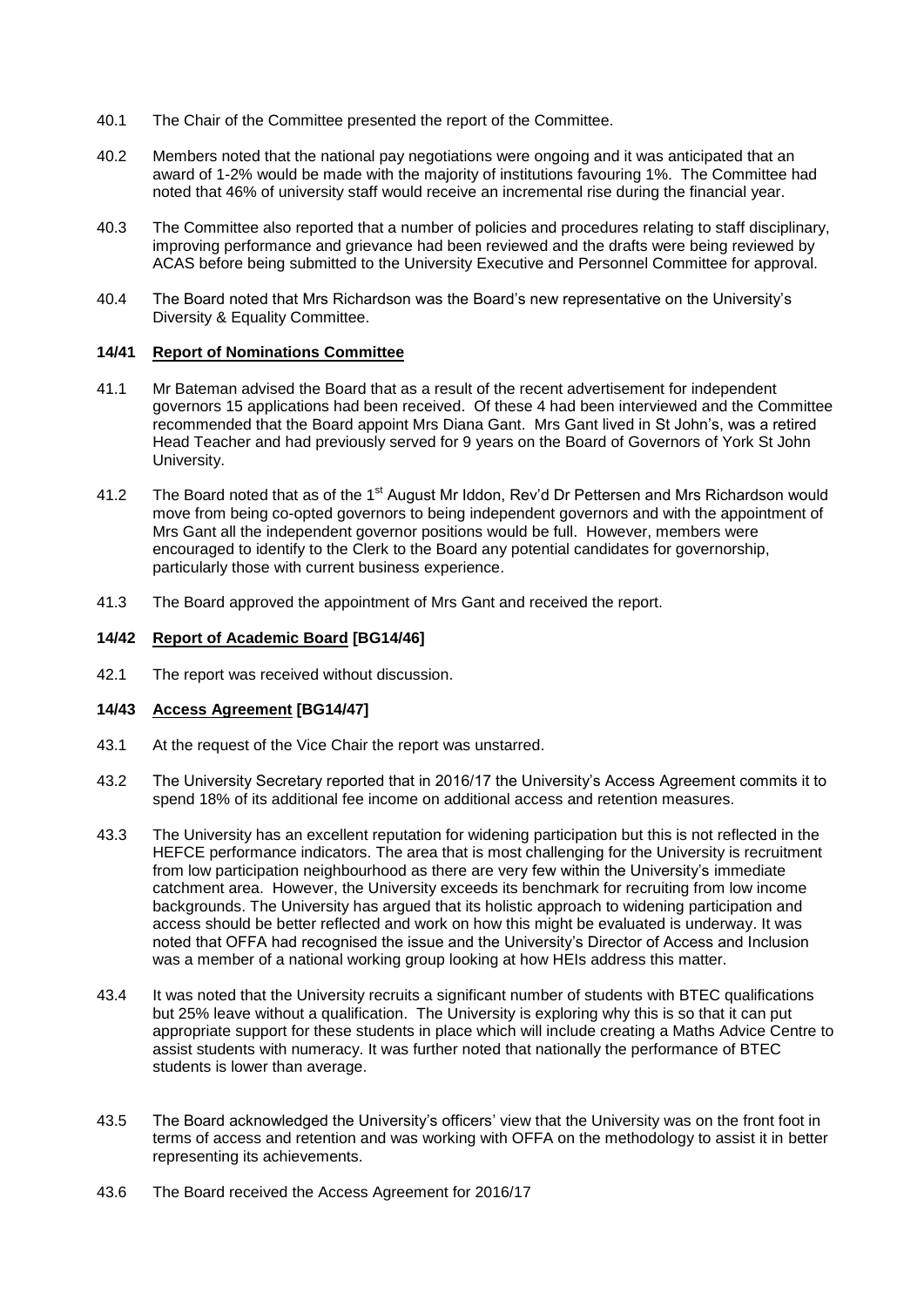## **14/44 Report from the Students' Union [BG14/48]**

- 44.1 The President of the Students' Union presented the report. It was noted that Mr Hudson had been re-elected as President and that Mr Arnold and Mr Pathiranage had been elected as Vice President Education and Vice President Student Activities respectively.
- 44.2 The Board noted that Mr Johnson, the Chief Executive of the Students' Union had resigned in order to relocate. The post had been advertised and attracted 24 applications with 6 candidates shortlisted for interview.
- 44.3 The Students' Union has been active in providing support for students in the lead up to exams and assignment hand-ins. In conjunction with Student Services the Students' Union has also held its first student safety event with the intention of educating students on being safe on nights out.
- 44.4 The NUS Green Impact Excellent Project, which encouraged students to reduce their energy usage, has now been completed and audited and it is anticipated that there will be a favourable report from the auditor. The new NUS pilot, Responsible Futures, which aims to embed sustainability into the curriculum will be audited in May.
- 44.5 The Students' Union, working with the University and the Suicide Safer Project, will be launching a new Nightline service on the 11<sup>th</sup> May. The service will run from 8:00pm to 8:00am and is student led. Initially it will run for a 2 week trial over the exam period with the intention of recruiting more volunteers in order to roll out the service on a permanent basis from September.
- 44.6 The target of 22,500 hours of volunteering has been exceeded and it is anticipated that the final figure will be around 32,000 hours. At least two students have achieved 500 hours volunteering and a new award has been established to reflect this. Students volunteering achievements will be celebrated at the VoSCAs during Celebration Week at the end of May.
- 44.7 The University's position in the BUCS league has improved by 4 places to  $58<sup>th</sup>$ . The Students' Union clubs will be entering more sports next year due to a range of new clubs being established as a result of amended guidelines. The Students' Union won the Varsity tournament against Gloucester University for the first time in nine years by 6 points.
- 44.8 The Vice President Education reported that the final StARS Forum of the session had been held which had looked at employability matters. The overall impression was that students were happy with placement opportunities especially in the Institute of Science and the Environment. However it was noted that students felt placements in their third year when they also had dissertations to complete should be reviewed. The StARS system will continue to be developed with focus in the coming year on raising staff awareness and understanding of how StARS can be utilised more effectively.
- 44.9 It was noted that the Students' Union has received 296 nominations for Student Led Teaching Awards which was a significant increase on the 80 received in 2013/14.
- 44.10 The Board received the report.

# **14/45 Any Other Business**

- 45.1 The Vice Chancellor reported that one of the University's Sports Therapy students had saved a man's life at a football match by delivering CPR. The University's Honorary Awards Committee had agreed that a new award, the Vice Chancellor's Medal, should be established and awarded to the student during graduation.
- 45.2 The Director of Finance requested that the Board should approve a recommendation to amend the authorisation to Barclays Bank on signatories. Previously the authorisation had included individual names and this was to be amended to job titles. The revised list included: Vice Chancellor and Chief Executive, University Secretary, Director of Finance & Resources, Pro Vice Chancellor (Academic), Chair of the Board of Governors, and Chair of the Finance & Development Committee. The Board approved the recommendation.